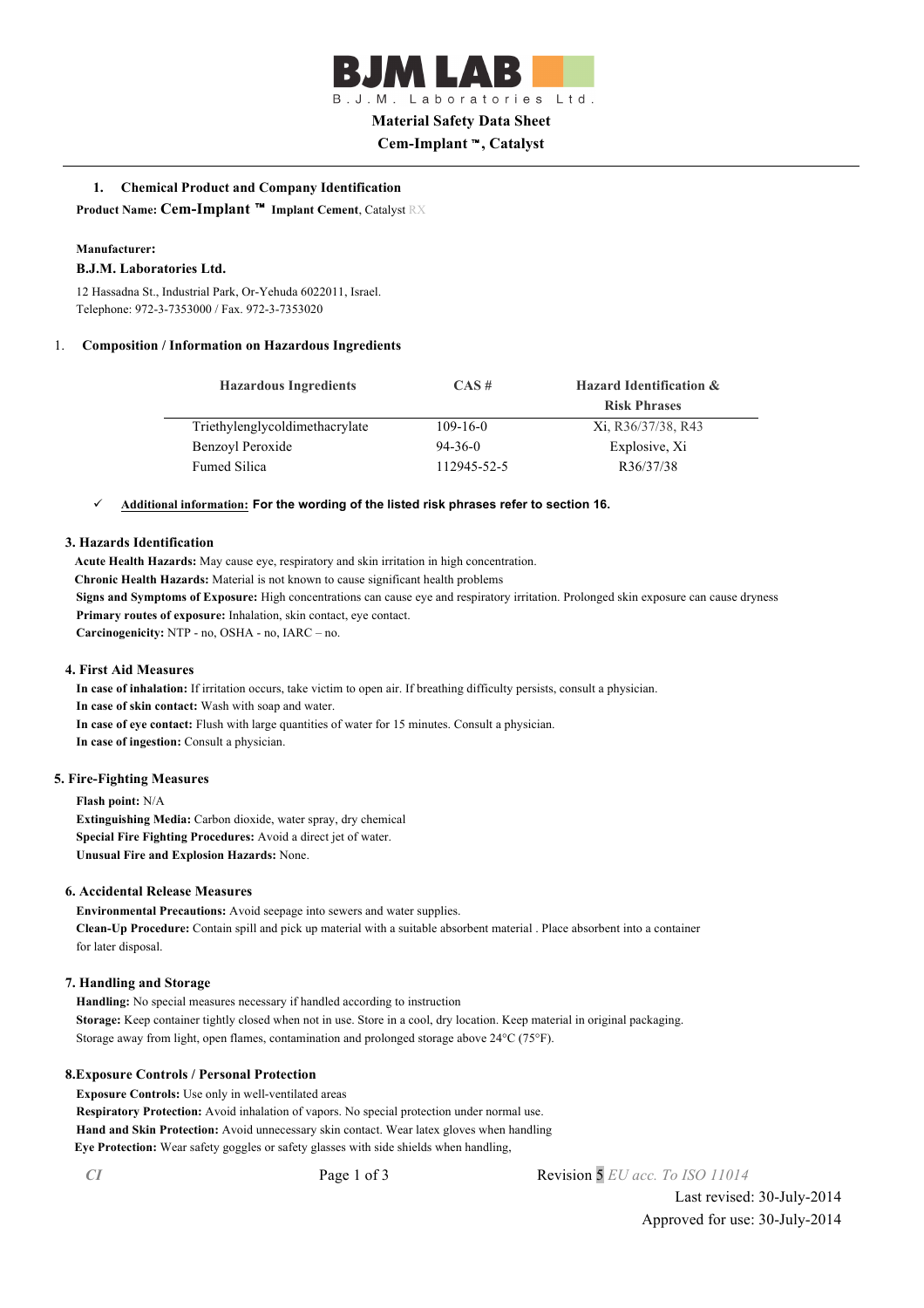

**Hygiene Measures:** Remove spilled material from skin and clothing. Do not eat or drink when handling this material

## **9. Physical and Chemical Properties**

**Appearance:** Pink paste. **Odor:** Specific odor **Boiling Point:** N/A **Evaporation Rate (Water = 1): N/A Vapor Density**  $(Air = 1)$ :  $N/A$ **Solubility in Water:** Insoluble

#### **10. Stability and Reactivity**

**Stability:** This material is stable. **Hazardous Reactions:** None if handled according to directions **Hazardous Polymerization:** May occur. **Conditions to Avoid:** Heat, UV light **Incompatibility:** Free radicals, reducing agents, heavy metal ions **Hazardous Decomposition Products:** Carbon dioxide, water, carbon monoxide, acrylic decomposition products, depending on conditions of heating and burning.

## **11. Toxicological Information**

**Acute oral toxicity:** LD50 (rat) > 5000mg/KG

**Irritation of Skin:** Dryness and irritation possible upon prolonged exposure **Allergic Effects:** Methacrylate sensitive individuals may exhibit an allergic reaction.

## **12. Ecological Information**

Do not discharge into sewers or water supplies **Environmental persistence and degradability:** no data available **Ecotoxicity:** no data available

#### **13. Disposal Considerations**

May be disposed of in landfill or Incinerator In accordance with local, state and federal regulations

## **14. Transport Information**

| 14.1 Transport at land                  | <b>ADR</b>             | <b>RID</b>    |
|-----------------------------------------|------------------------|---------------|
|                                         | <b>UN Number</b>       | Kemler        |
|                                         |                        | <b>Number</b> |
|                                         | <b>Packing Group</b>   |               |
|                                         | Proper shipping name   |               |
| 14.2 Transport at sea                   | <b>ADNR</b>            | <b>IMDG</b>   |
|                                         | <b>UN Number</b>       |               |
|                                         | <b>EMS</b>             | <b>MFAG</b>   |
|                                         | <b>Packing Group</b>   |               |
|                                         | Proper shipping name   |               |
| 14.3 Air transport                      | <b>ICAO/IATA-DGR</b>   |               |
|                                         | <b>UN Number</b>       |               |
|                                         | Proper shipping name   |               |
|                                         | <b>Subsidiary Risk</b> |               |
|                                         | Labels                 |               |
|                                         | <b>Packing Group</b>   |               |
| <b>DOT Shipping Name: Not Regulated</b> |                        |               |
| <b>DOT Hazard Class: None</b>           |                        |               |

**U.S. DOT Shipping Name:** Not Regulated **U.S. DOT Hazard Class:** None **U.N./N.A. Number** None **U.S. DOT Packing Group:** None **Other:** Not considered hazardous cargo

*CI* Page 2 of 3 Revision 5 *EU acc. To ISO 11014*

Last revised: 30-July-2014 Approved for use: 30-July-2014